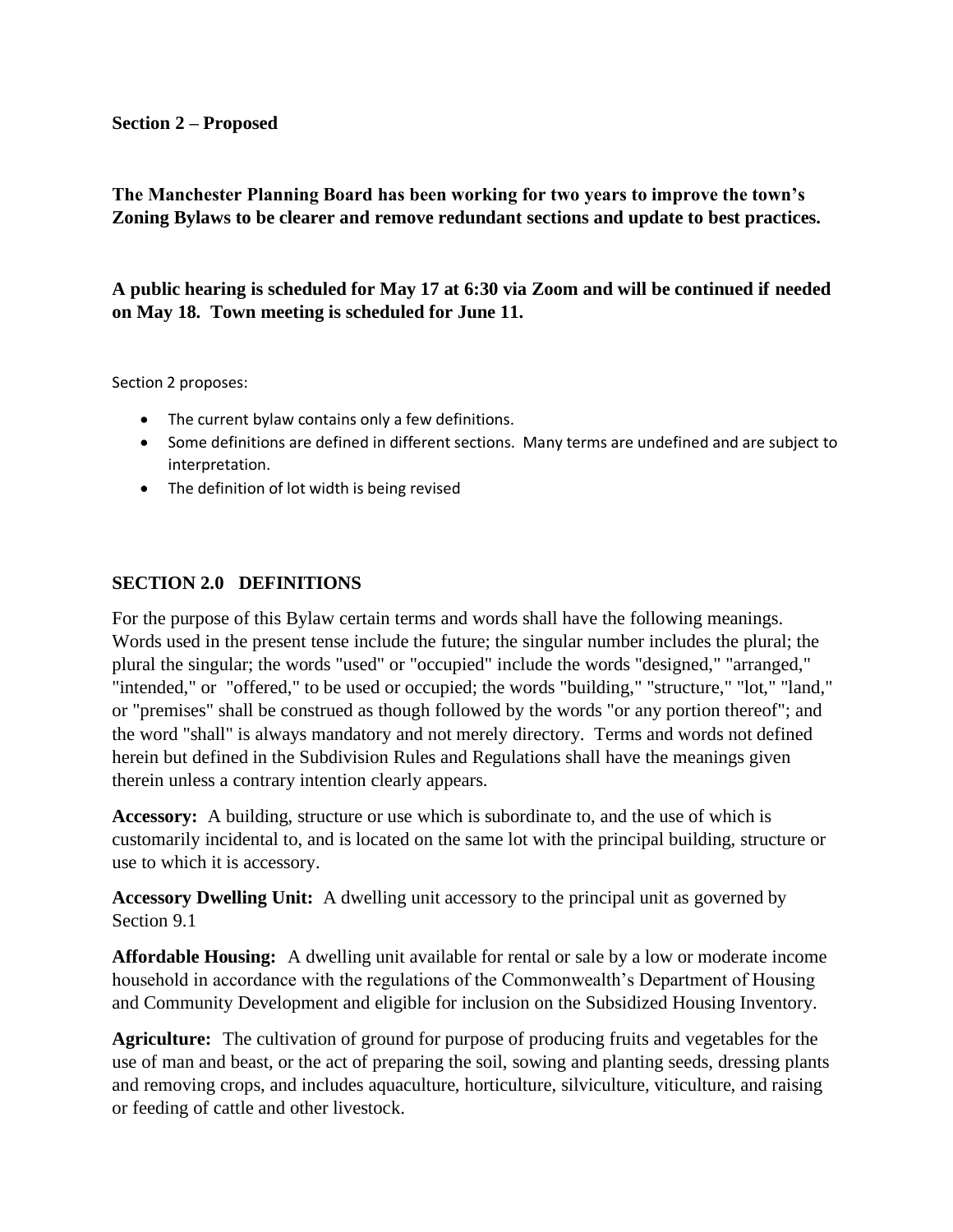**Assisted Living Residence:** A residential development subject to certification by the executive office of elder affairs under G.L. c. 19D and 651 CMR 12.00.

**Boarder:** An individual other than a family member occupying a dwelling unit who, for consideration, is furnished sleeping accommodations, meals, and may be provided personal care or other services, but excluding guests at a bed and breakfast.

**Basement:** That part of a building partly underground but having more than one-half of its entire wall area above the level of the adjoining ground. A basement shall be counted as a floor or story if used for business or dwelling purposes.

**Building:** A structure having a roof (including an awning or similar covering) adapted to permanent or continuous occupancy for assembly, business, education, industrial, institutional, residential or storage purposes. The term "building" shall be construed where applicable as if followed by the words "or portion thereof".

## **Building Height:** See Height

**Business or Professional Office:** A business establishment, which does not offer a product or merchandise for sale to the public but offers a professional service to the public. However, general or personal service establishments are not to be included in the definition of business offices.

**Cemetery (not for profit):** A burial ground; graveyard.

**Child Care Center:** A child care center as that term is defined in G.L. c. 15D, s. 1A.

**Commercial Recreation, Indoors:** Entertainment and recreational facilities operated as a business for gain, including but not limited to bowling alley, theater, fitness center, or sports arena, provided such use is housed indoors in sound-insulated structure protecting neighborhood from inappropriate noise in any season.

**Commercial Recreation, Outdoors:** Golf, swimming, tennis, or other outdoor recreational facility.

**Contractors Yard:** Premises used by a building contractor or subcontractor for storage of equipment and supplies, fabrication of subassemblies, and parking of wheeled equipment.

**Drive-In or Drive-Through Establishment:** A business establishment that includes service that is provided from a drive-up or drive-through window or other similar arrangement that allows the service of a patron while the patron remains in a vehicle, whether parked or live parked. The term shall include eating establishments and service establishments such as banks, dry cleaners, pharmacies, and the like, and automotive service stations and gasoline stations and the like.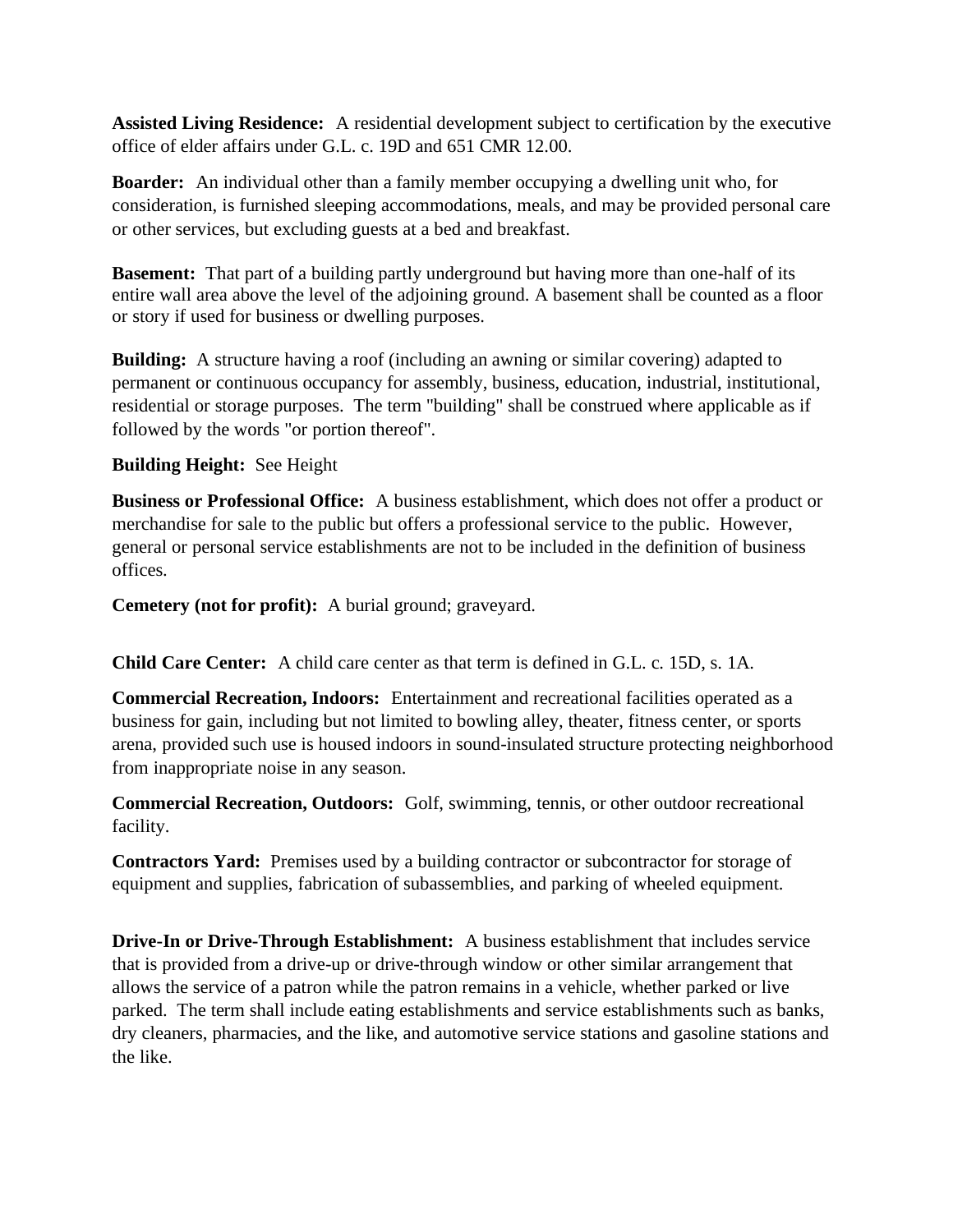**Dwelling:** A privately or publicly owned permanent structure containing an enclosure containing sleeping, kitchen and bathroom facilities designed for and used or held ready for use as a permanent residence by one family. The terms "one family," "two family," or "multifamily" dwelling shall not include hotel, lodging house, hospital, membership club, trailer, however mounted, or dormitory or structure solely for transient or overnight occupancy.

**Dwelling, Single Family:** A dwelling designed for occupancy by one family.

**Dwelling, Multifamily:** A building containing three or more dwelling units constructed on a single lot, substantially connected to the other with fire separation assemblies such as walls or floors.

**Dwelling, Two Family:** A building constructed to house two families each occupying a single dwelling unit, with each dwelling unit being substantially connected to the other with fire separation assemblies such as walls or floors.

**Dwelling Unit:** One or more living or sleeping rooms arranged for the use of one or more individuals living as a single housekeeping unit, with permanent provisions for cooking, living, sanitary, eating, and sleeping facilities.

**Earth Removal:** The following definitions shall apply:

**% Slope:** A rise in grade (in feet) over a horizontal distance of one hundred feet.

**Best Management Practice (BMP):** A structural, non-structural, or vegetative measure which reduces erosion, sediment, peak storm discharge, and/or improves the quality of stormwater runoff as described in the Massachusetts Stormwater Management Handbook.

**Earth:** Soil, sod, loam, peat, humus, clay, sand, gravel, stone, and ledge.

**Electric Charging Station, Level Two:** A facility equipped with a compatible cable such as J-1772, for the recharging of the batteries of motor vehicles.

**Essential Services:** Services and facilities offered by public utility or governmental agency by the erection, construction, alteration, or maintenance of underground or overhead gas, electrical, steam, or water transmission or distribution systems and structures, excluding power plants or transfer stations. Facilities necessary for the provisions of essential services include poles, wires, mains, drains, sewers, pipes, conduits, cables, fire alarm boxes, police call boxes, traffic signals, hydrants, and other similar equipment and accessories in connection therewith. Specifically excluded from this definition are municipal, state, or federal services and facilities.

**Family:** One or more persons occupying a dwelling unit and living as a single, housekeeping unit.

**Family Day Care Home, Large:** An accessory use as defined in G.L. c. 15D, s. 1A.

**Family Day Care Home, Small:** An accessory use as defined in G.L. c. 15D, s. 1A.

**Floor Area, Gross:** The sum of all living areas of a building measured from the exterior faces of the structure excluding unenclosed spaces such as porches and unconditioned spaces such as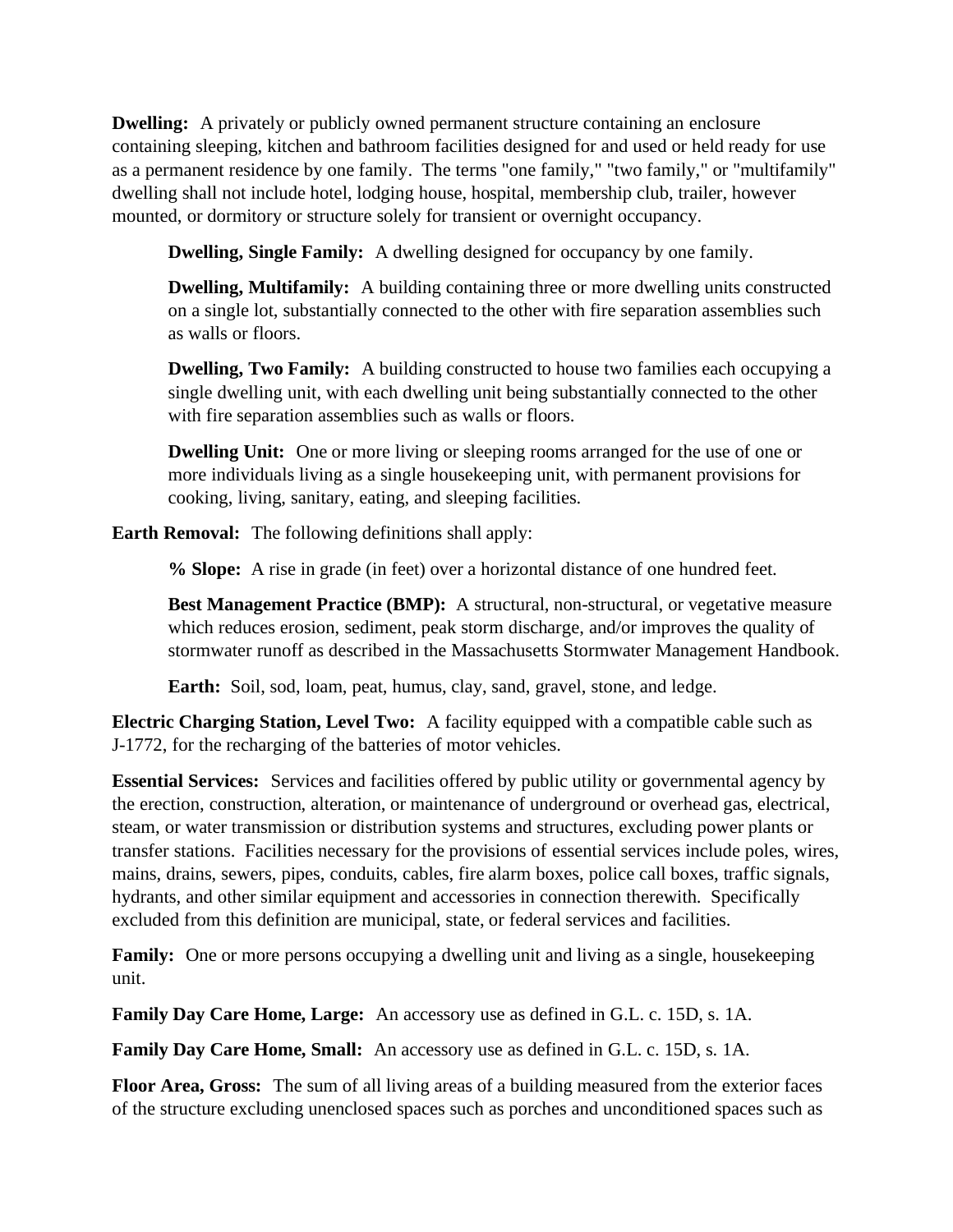mechanical rooms and those portions of basements or attics which are not finished and not provided with a heat source.

**Funeral Home:** Facility for the conducting of funerals and related activities such as embalming.

**General Service Establishment:** Shop for lawn mower or small appliance repair, upholstery or furniture repair, bicycle repair person, printer, blacksmith, builder, carpenter, caterer, electrician, lawn mower service person, mason, painter, plumber or roofer.

**Grade - Average:** The average elevation as taken at twenty-foot intervals around the full perimeter of the building including all attached garages, bays and building extensions.

**Greenhouse**: A greenhouse shall be defined as a glass or slow burning plastic enclosed building used for cultivating plants.

**Height of Building**: The height of a building is the vertical distance measured from the average grade of the existing ground level adjoining the building at each exterior wall to the highest point of the roof. The maximum height of a building shall not exceed the distance in feet or the number of stories, whichever is less, as set forth in the Table of Dimensional Requirements for the district in which the building is located.

**Home Occupation:** Customary home occupations including photographers, artists, homecooking, dressmaking, millinery, hairdressing, and other similar occupations, by a person resident on the premises.

**Hospital:** A building providing 24-hour in-patient services for the diagnosis, treatment or other care of human ailments including, where appropriate, a sanitarium, nursing home, and convalescent home.

**Hotel:** A building or any part of a building containing rooming units without individual cooking facilities for transient occupancy and having a common entrance or entrances. A hotel may include a restaurant, bar or tavern, and accessory recreational facilities. Does not include a motel, boarding house, lodging house, or rooming house.

**Impervious Surface:** A surface or land covering that prohibits penetration of water into underlying ground layers, as a result, rain and snow are unable to infiltrate into the ground and run off.

**Junk Yard:** A yard, field or other area used as a place for storage for more than thirty days for three or more unserviceable, discarded, worn-out, or junk motor vehicles. Also a yard, field, or other area used as a place of storage for discarded, worn-out or junk plumbing, heating supplies, household appliances or furniture; and/or discarded, scrapped or junk lumber; and/or old scrap copper, brass, rope, rags, batteries, paper trash, rubber debris, waste, and/or scrap metal.

**Kennel:** An establishment as defined in G.L. c. 140, s. 137A.

**Ledge**: refers to contiguous boulder or rock formations, either exposed or underlying unconsolidated ground surface materials such as soil.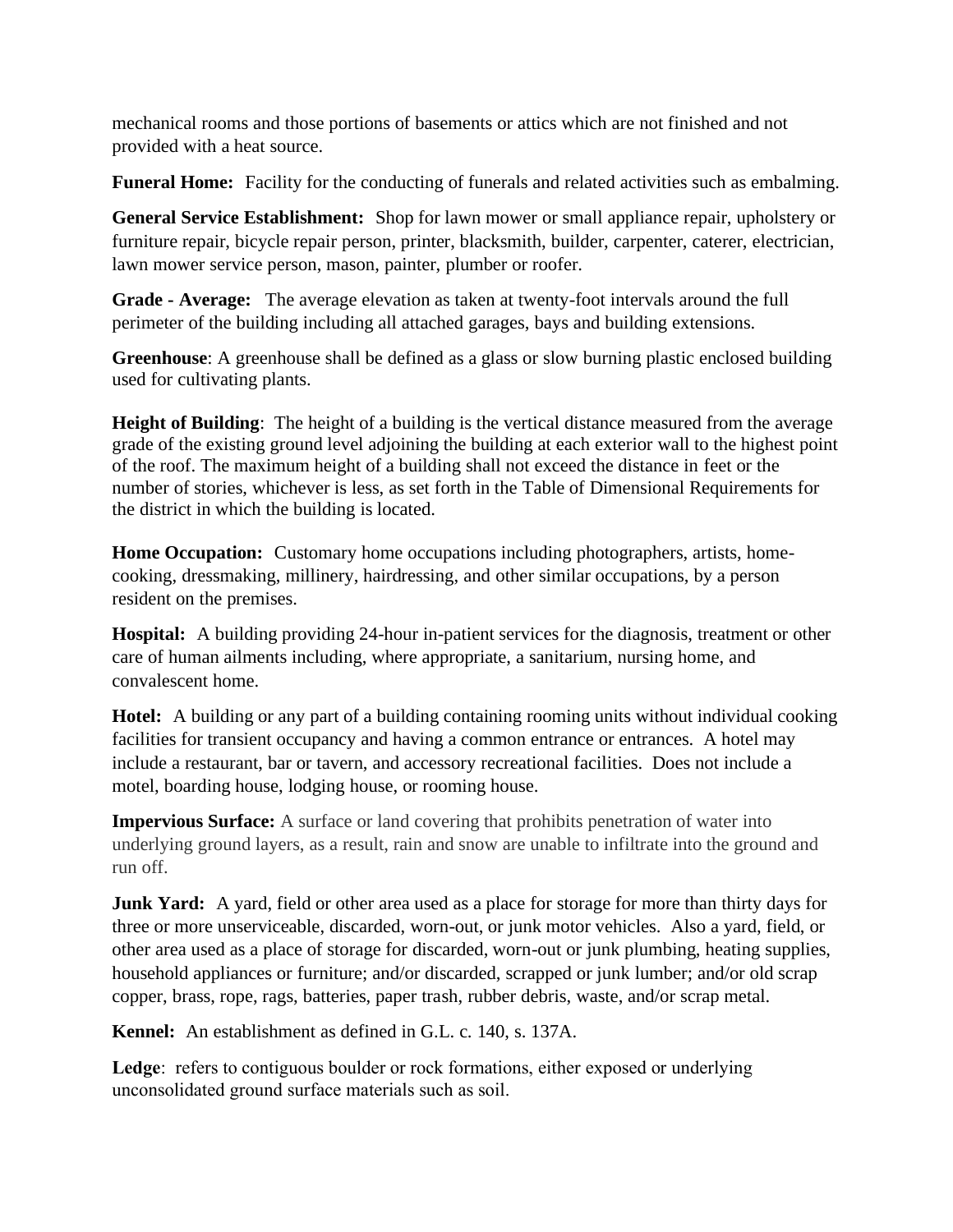**Light Manufacturing:** Fabrication, assembly, processing, finishing work or packaging

Lot: The whole area of a single parcel of land in one ownership, with definite boundaries, used, or available for use, as the site of one or more buildings. A lot for the purpose of this Zoning By-Law may or may not coincide with a lot of record title.

**Lot Area:** The horizontal area of a lot. For purposes of Section 5.0 the area of a lot shall not include: (1) The area within the limitation of the street right of way; or (2) tideland lying below Mean High Water (per U.S. Geodetic Survey), except that such tideland shall be included for determining minimum setbacks.

**Lot Frontage:** The continuous distance between opposing side lot lines where they intersect the street measured along, and following the angle or curve of, the street right of way.

Lot Width: The distance between side property lines of a lot measured parallel to the front property line and being measured at the location of the front property line setback.

**Manufacturing:** A use engaged in the basic processing and manufacturing of materials, or the manufacture from previously prepared materials, of finished products or parts, including processing, fabrication, assembly, treatment, packaging, incidental storage, sales and distribution of such products.

**Medical Clinic:** A facility as defined in 105 CMR 145.020, including a mobile clinic and urgent care facility.

**Medical Office:** A building designed and used as an office by physicians, dentists, or psychotherapists for the diagnosis and treatment of human patients that does not include overnight care facilities or licensing as a clinic.

**Motel:** A building or any part of a building containing rooming units without individual cooking facilities for transient occupancy and having a common entrance or entrances. Generally, does not include a restaurant, bar or tavern, or accessory recreational facilities. Does not include a boarding house, lodging house, or rooming house.

**Motor Vehicle Hourly Rental Station:** A facility at which, by contract, motor vehicles are made available for rent for a period not longer than 24 hours.

**Motor Vehicle Light Service Station:** A building or premises used for the dispensing, sales or offering for sale of motor fuels directly to users of motor vehicles. Other sales activities and any repairs shall be activities minor in scope and clearly subordinate to the sale of motor fuels, oils and lubricants. No drive-through facilities are permitted without further zoning relief.

**Motor Vehicle Repair:** A building or use which is designed or intended to be used for the storage, servicing, repair, maintenance, or cleaning of motor vehicle equipment.

**Motor Vehicle Sales:** Premises for the sale of used or new motor vehicles, including supplying of fuel, oil, lubrication, washing, or repair services, but not to include body work or painting.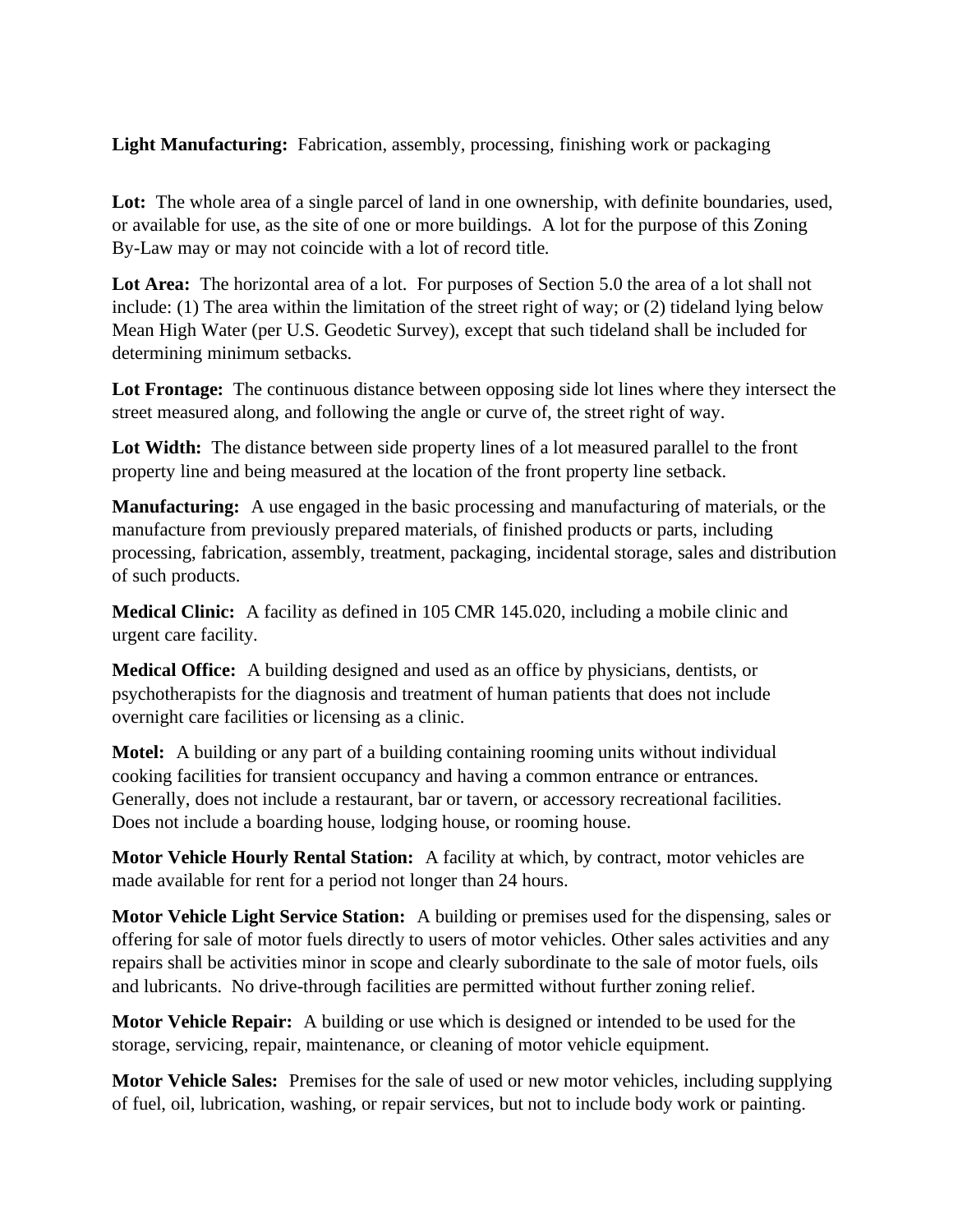**Municipal Yards and Facilities:** Town yards and related storage facilities for de-icing, sand, construction materials, and the like.

**Nonconforming Use or Structure:** A lawfully pre-existing use or structure which does not conform to the regulations for the district in which such use or structure exists.

**Long-term care facility :** An institution licensed by the Department of Public Health as a nursing, convalescent or rest home, charitable home for the aged, hospital or sanitarium pursuant to Sections 51 and 71 of Chapter III, General Laws.

**Parking Area:** Five (5) or more parking spaces serving a nonresidential or multi-family building.

**Personal Service Establishment:** A facility providing personal services such as hair salon, barber shop, tanning beds, dry cleaning, print shop, photography studio, and the like.

**Personal Wireless Telecommunications Service Facilities:** The following definitions shall apply for the purposes of Section 8.1:

**Personal Wireless Telecommunication Service:** Commercial mobile services, unlicensed wireless services and common carrier wireless exchange access services.

**Personal Wireless Telecommunication Service Facilities:** Facilities for the provision of personal wireless telecommunication services.

**Printing and Publishing:** An establishment providing convenient services for printing or photocopying flyers, brochures, photographs, blueprints and the like.

**Private club:** A facility where the principal purpose is for members of a non-profit organization or group of people organized for a common purpose to meet to pursue common goals, interests and activities, and usually characterized by certain membership qualifications, payment of fees and dues, regular meetings, and a constitution and bylaws.

**Public Utility:** Electrical, gas, steam, water, communication or public passenger transportation systems and their appurtenances. Excluded from this definition are all personal wireless service facilities.

**Qualified Acre:** Agricultural land on which the sale of products produced from the agriculture, aquaculture, silviculture, horticulture, floriculture or viticulture use on the parcel annually generates at least \$1,000 per acre based on gross sales dollars in area not zoned for agriculture, aquaculture, silviculture, horticulture, floriculture or viticulture.

**Recreational Club (Commercial, Indoor)**: A structure for recreational, social or amusement purposes, which may include as an accessory use the consumption of food and drink, including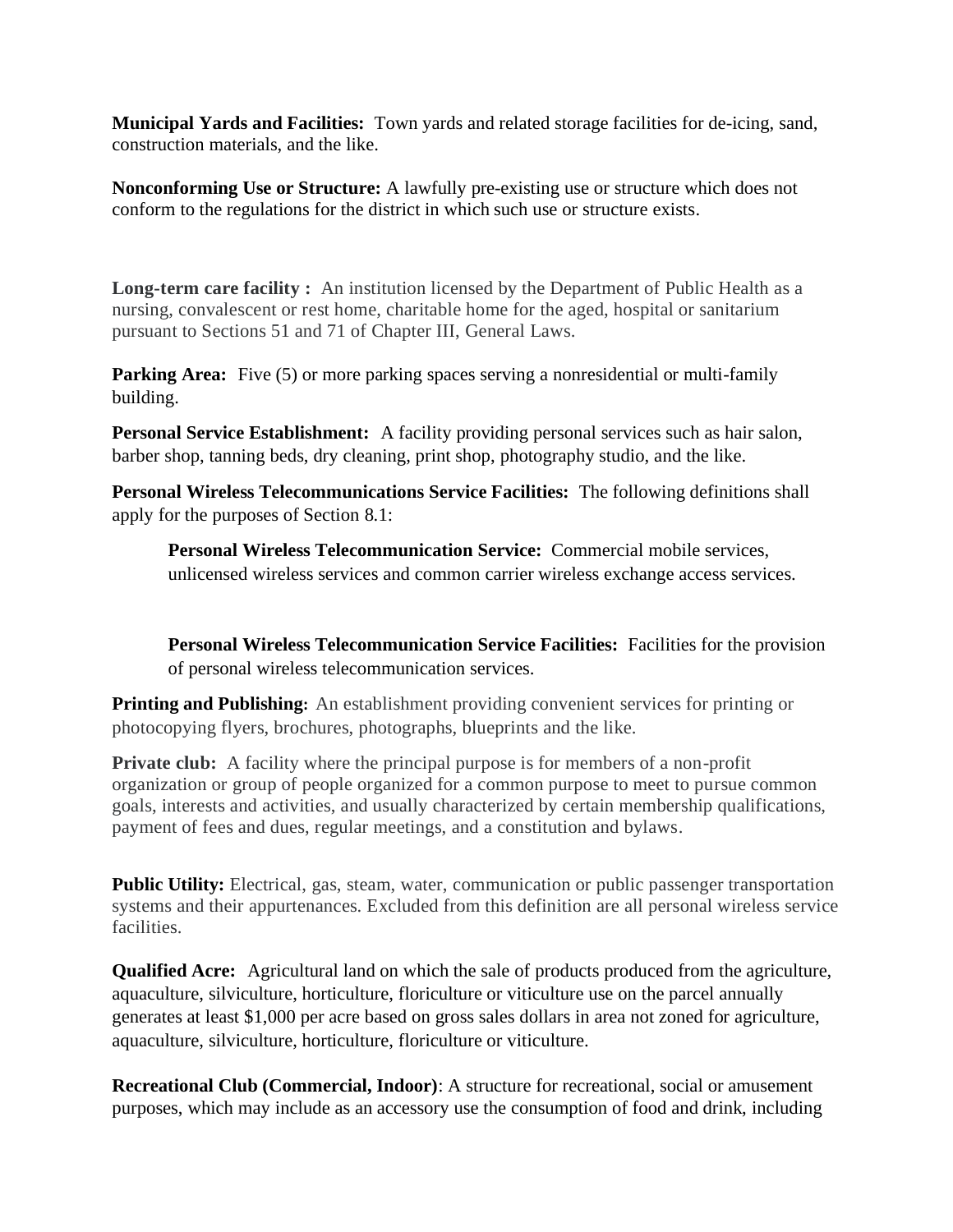all connected rooms or space with a common means of egress and entrance. Such facilities shall include health clubs (any other?) or other commercial recreational centers conducted for profit.

**Residential Conservation Cluster (RCC):** A residential development in which the buildings are clustered together with reduced lot sizes and frontage.

**Restaurant:** A building, or portion thereof, containing tables and/or booths for at least twothirds (2/3) of its legal capacity, which is designed, intended and used for the indoor sales and consumption of food prepared on the premises, except that food may be consumed outdoors in landscaped terraces, designed for dining purposes, which are adjuncts to the main indoor restaurant facility.

**Retail:** A facility selling new or used goods to an end user but not otherwise specifically listed in the Table of Use Regulations.

**School Aged Child Care Program:** A school aged child care program as that term is defined in G.L. c. 15D, s. 1A.

## **Senior Housing:**

**Assisted Living Facility:** A residential development subject to certification by the Executive Office of Elder Affairs under G.L. c. 19D and 651 CMR 12.00.

**Continuing Care Facility:** A facility regulated by G.L. c. 93, s. 76.

**Independent Living Facility:** A facility providing apartments for rent, with optional services on the site for the convenience of residents, including but not limited to transportation, barber/beauty services, sundries for personal consumption, laundry services and other amenities, provided such uses serve primarily the residents and staff of the facility.

**Long Term Care Facility:** A facility, including a convalescent or nursing home, rest home, infirmary maintained in towns, and charitable homes for the aged, as defined and regulated in 105 CMR 150.001.

**Senior Housing:** Housing for persons over the age of 55 subject to the Senior Housing Laws, as defined herein.

**Senior Housing Facility:** An Assisted Living Facility, Continuing Care Facility, Independent Living Facility, or Long Term Care Facility, whether operated as a freestanding facility or in combination with another type of facility on the same lot or adjacent lot in common control.

**Senior Housing Laws:** Collectively and separately, the Fair Housing Act, 42 USC Section 3607(b), 24 CFR Subtitle B, Ch. 1, Section 100.300 et seq. and G.L. c. 151B, s. 4.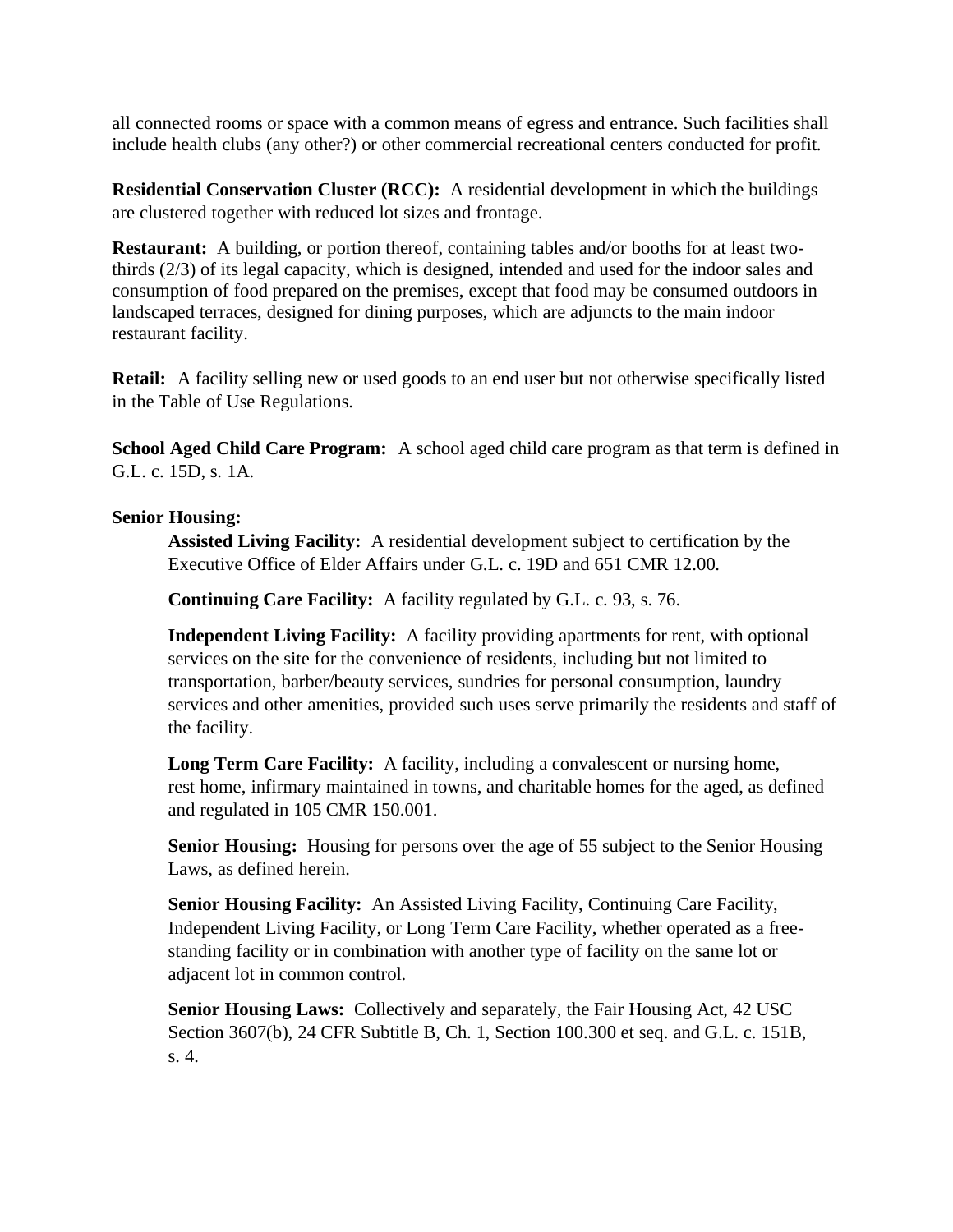**Special Permit:** A specific authorized use within this Zoning By-Law that may be granted upon application to the designated special permit granting authority.

**Story:** That portion of a building contained between any floor and the floor or roof next above it; it does not include either the lowest portion so contained if more than one-half of such portion vertically is below the mean finished grade of the ground adjoining such building, or the uppermost portion so contained if under a sloping roof and not designed or intended to be used for human occupancy.

**Story, Half:** A floor level with a roof above, the area of which at a height of four (4) feet above this floor level does not exceed two-thirds of the floor level immediately below it.

**Street:** Any accepted town way, a way established by or maintained under county, state or federal authority, a way established by and constructed according to a subdivision plan approved in accordance with the Subdivision Control Law, and a way determined by the Planning Board to have sufficient width, suitable grades and adequate construction to provide for the needs of vehicular traffic in relation to the proposed use of the land, and for the installation of municipal services to serve such land and the buildings erected or to be erected thereon. A public or private way shall not be deemed to be a street relative to any lot that does not have rights of access to and passage over said way.

**Structure:** A combination of materials assembled at a fixed location to give support, shelter or utility, including but not limited to, buildings (whether principal or accessory), platforms and decks, swimming pools, tennis or similar courts, satellite dishes of three (3) feet diameter or greater, sheds, shelters, and display signs. The term "structure" shall be construed where applicable as if followed by the words "or portion thereof". The term "structure" shall not include walls or fence.

**Swimming Pool:** Any constructed pool, located above or below the ground, whether portable or fixed, used or capable of being used for swimming, wading, or bathing purposes. Pools having depth of two feet or more and having a capacity of two hundred cubic feet or more in volume shall be considered structures.

**Toxic or Hazardous Materials:** Any substance or mixture of such physical, chemical or infectious characteristics as to pose a significant, actual or potential hazard to water supplies, or other hazard to human health, if such substance or mixture were discharged to land or waters of this town, or as defined or regulated by federal or state law.

**Veterinary facility or clinic:** A place where animals or pets are given medical or surgical treatment and the boarding of animals is limited to short term care incidental to the use. **Warehouse:** A building used primarily for the storage of goods and materials, for distribution, but not for sale on the premises.

**Warehouse, Mini or Self Storage:** Establishment providing individual storage units for longor short-term rental to persons or businesses.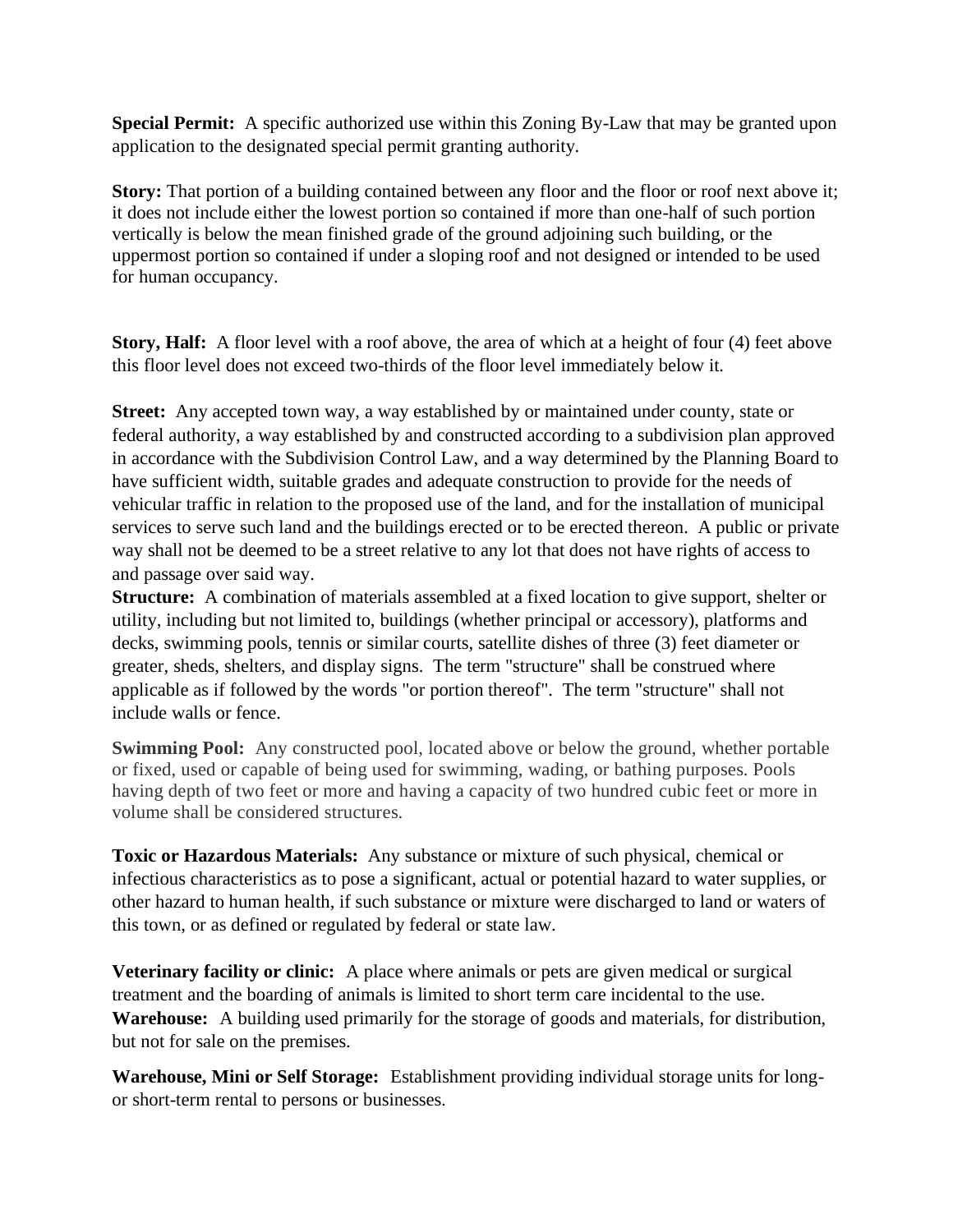**Wind Energy Conversion Facilities:** For the purposes of Section 11.2, the following definitions shall apply:

**Distributed Generation:** Energy generation that is located at or near the end-user.

**Height:** The height of a wind turbine measured from grade elevation at the base of the tower to the elevation at the tip of the blade at its highest point.

**Nacelle:** The frame and housing at the top of the tower that encloses the gearbox and generator and protects them from the weather.

**Rotor:** The blades and hub of the wind turbine that rotate during turbine operation.

**Wind Energy Conversion Facility (WECF):** All equipment, machinery and structures utilized in connection with the conversion of wind to electricity. This includes, but is not limited to, all transmission, storage, collection and supply equipment, substations, transformers, site access, service roads and machinery associated with the use.

**Wind Monitoring or Meteorological Test Tower (Met Tower):** A temporarily installed tower used for supporting anemometer, wind vane and other equipment to assess the wind resource at a predetermined height above the ground.

**Wind Turbine:** A device that converts kinetic energy of the wind into rotational energy to turn an electrical generator shaft. A wind turbine typically consists of a rotor, nacelle and supporting tower.

**Wholesale:** Sale of goods not at retail.

Yard: A portion of a lot, upon which the principal building is situated, unobstructed artificially from the ground to the sky, except as otherwise provided herein. A court shall not be considered to be a yard or any part thereof.

**Yard, Front:** A yard extending for the width of the lot between the front line of the nearest building wall and the front lot line.

**Yard, Rear:** A yard, except by an accessory structure or accessory use as herein permitted, extending for the full width of the lot between the rear line of the building wall and the rear lot line.

**Yard, Side:** Yard extending for the full length of a building between the nearest building wall and the side lot line.

**Zoning Act:** Chapter 40A of the Massachusetts General Laws, as amended by Chapter 808 of the Acts of 1975, and any amendments thereafter.